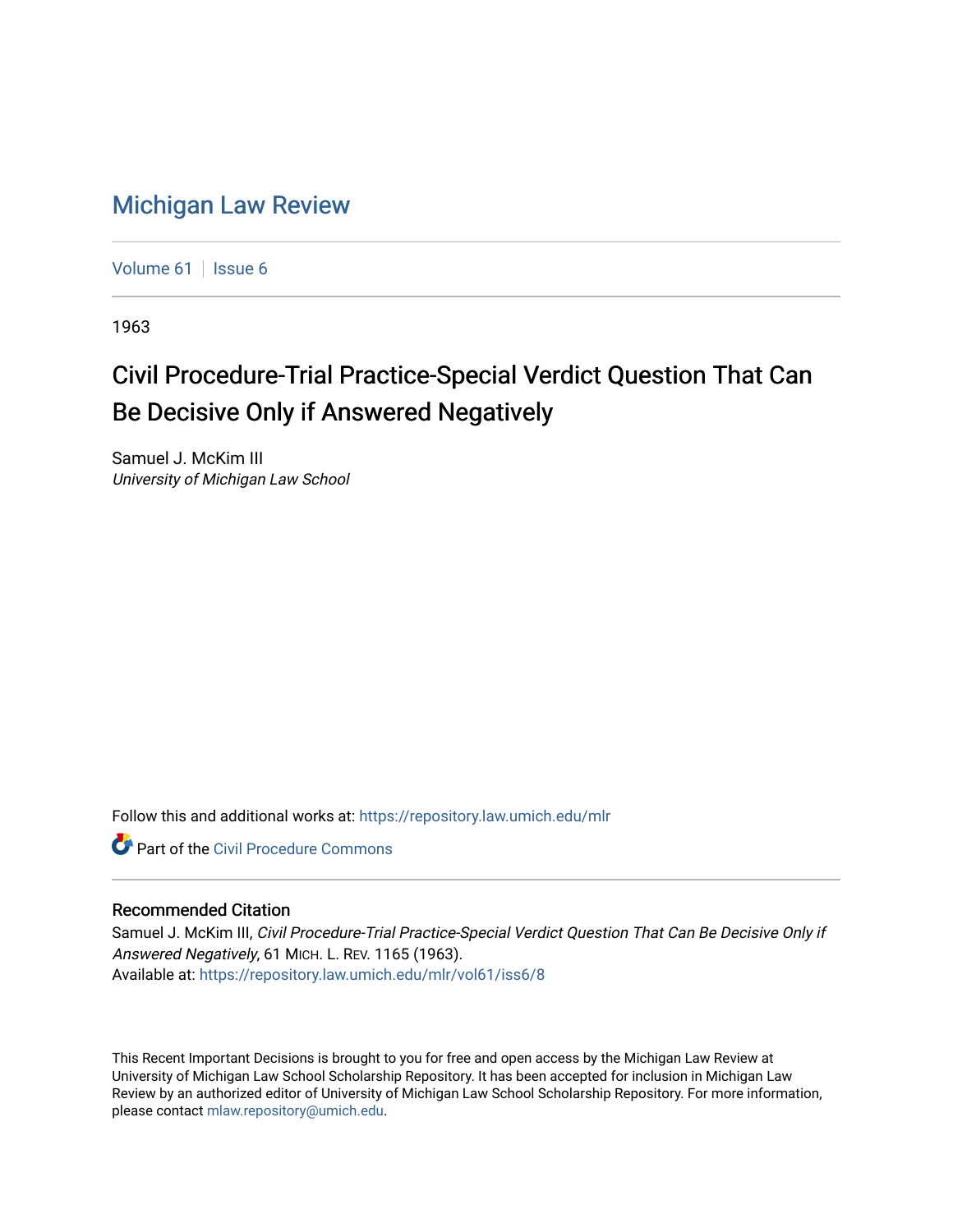CIVIL PROCEDURE-TRIAL PRACTICE-SPECIAL VERDICT QUESTION THAT CAN BE DECISIVE ONLY IF ANSWERED NEGATIVELY-Plaintiff was severely burned by the explosion of a can of "liquid bug killer" allegedly sold to him by defendant. Four issues of fact were raised: whether defendant sold the can in question to plaintiff, the former's negligence, the latter's contributory negligence, and the amount of the damages. The trial judge submitted to the jury, over the objections of both parties, only the first issue, in the form of a single question of fact. The jury, having served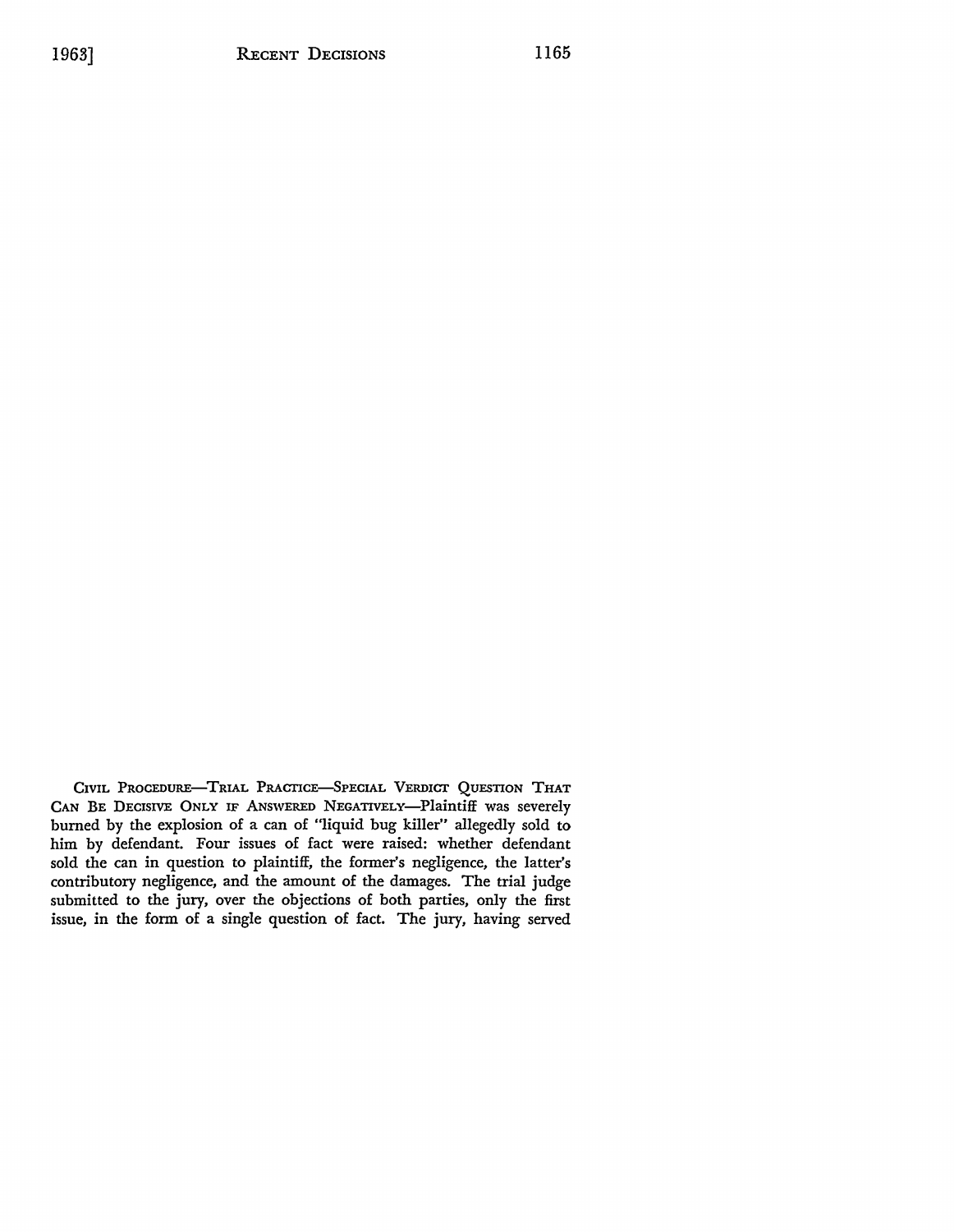three days past the end of its term and one hour past the normal time for adjournment, was instructed that a finding for defendant on the single question submitted would exonerate defendant, while a finding for plaintiff would necessitate submission of further issues. The jury found for defendant on the issue submitted, and the trial judge entered judgment accordingly. The state intermediate appellate court affirmed. On certiorari to the Supreme Court of Tennessee, *held,* reversed, one judge dissenting. The right of trial by jury, as preserved by the Tennessee constitution, requires that the jury be informed as to its option to return a general verdict for either party, that the jury not be informed of the legal effect of its answers to special verdict questions, and that all issues raised by the pleadings be submitted to the jury. *Harbison v. Briggs Bros. Paint Mfg. Co.,* 209 Tenn. 534, 354 S.W.2d 464 (1962).

The special verdict originated in England with the Statute of Westminster  $II<sub>1</sub><sup>1</sup>$  which, by granting the jury the right to render only a finding of facts, permitted it to refuse to return a general verdict. This reduced the ominous threat of an attaint<sup>2</sup> for a false verdict by leaving to the judge the duty of applying the law and rendering judgment.3 The writ of attaint was abolished in 1825,<sup>4</sup> but by that time the option to render either a special or a general verdict was a well-established prerogative of the common-law trial jury.5 Although the special verdict was a part of the common-law heritage of the 'states, most states codified the common law through enactment of special verdict statutes which often provided, in addition, for the submission of special interrogatories or questions of fact to be answered along with a general verdict.

The common-law special verdict, as developed in England prior to 1776 and subsequently modified by North Carolina prior to 1796, became a part of the common law of Tennessee6 and, in question and answer form, has been used there several times.7 Although there is some evidence of common-law precedent for the use of the special interrogatory in Ten-

1 13 Edw. 1, c. 30, § 2(4) (1285).

<sup>2</sup>The attaint was used for several centuries as the sole remedy for a false verdict. A second and larger jury passed on the verdict of the first jury and, if the former found differently, the first jury was severely punished. See generally THAYER, A PRELIMI-NARY TREATISE ON EVIDENCE AT THE COMMON LAW 140 (1898).

3 See generally 3 BLACKSTONE, COMMENTARIES 403 (Wendell ed. 1854); 1 HOLDSWORTH, HISTORY OF ENGLISH LAw 337 (7th ed. 1956); Morgan, *A Brief History of Special Verdicts and Special Interrogatories,* 32 YALE L.J. 575 (1923).

 $4\,6$  Geo. IV, c. 50, § 60 (1825).

<sup>5</sup>The jury could render a "narrative special verdict" by merely listing the facts, or a "question and answer special verdict" by responding to questions on the facts submitted by the court. These are to be distinguished from special interrogatories, which are fact questions put to the jury to be answered with or after a general verdict. See Morgan, *supra* note 3, at 575, 589-91.

6 Life 8: Cas. Ins. Co. v. Robertson, 6 Tenn. App. 43, 54 (1927); *cf.* Gamer v. State, 13 Tenn. 132, 146-47 (1833).

<sup>7</sup>E.g., Life 8: Cas. Ins. Co. v. Robertson, *supra* note 6, at 51; Clark v. Keith, 76 Tenn. 703, 706-08 (1882); Burdett v. Norwood, 83 Tenn. 491, 495 (1885) (dictum); *cf.*  Comment, 22 TENN. L. REv. 1039 (1953).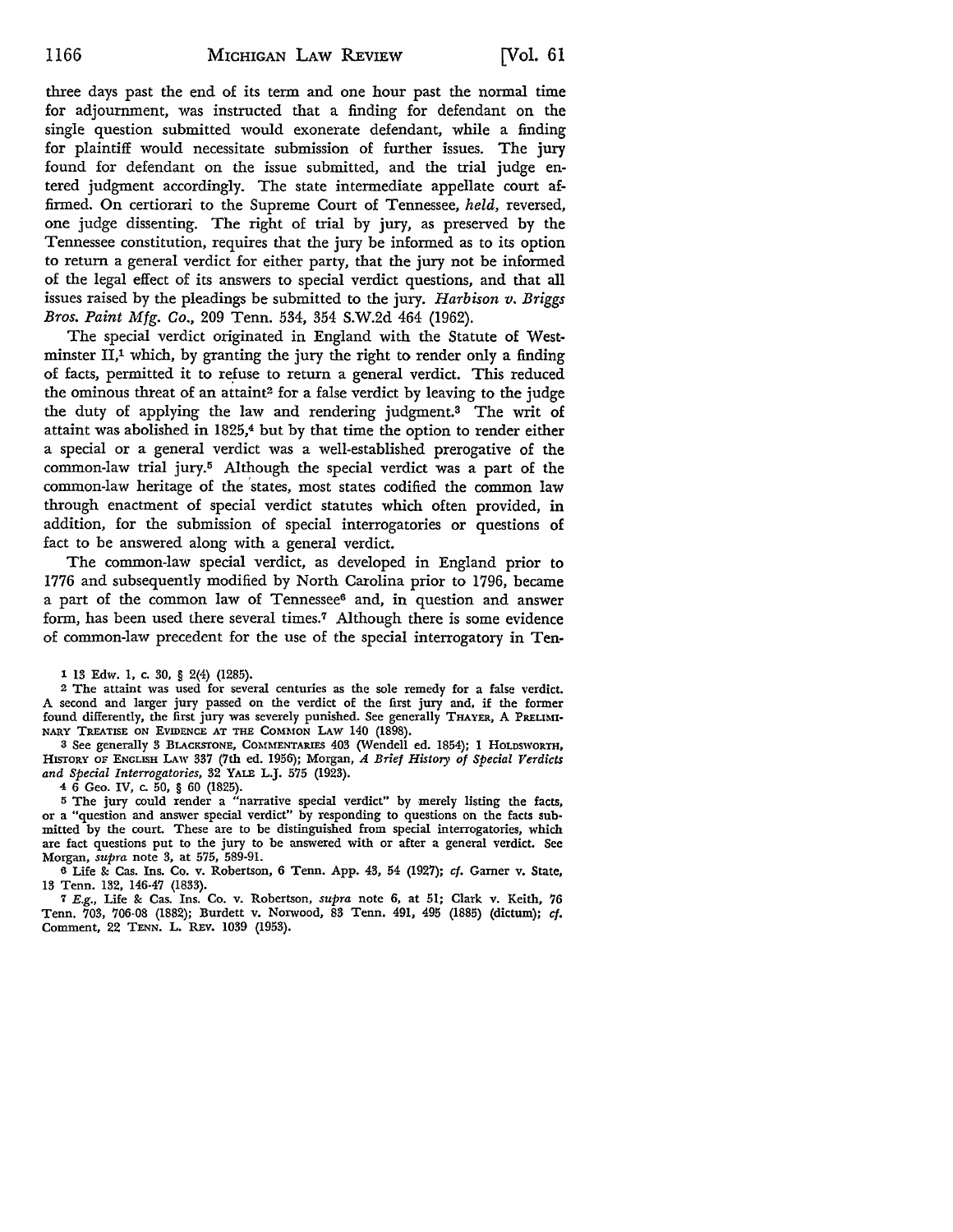nessee, this has rarely been employed.8 The principal case correctly construed Tennessee's sole legislative provision in this area9 as providing only for special interrogatories, and not for special verdicts.10

Because the question submitted to the jury in the principal case did not accompany instructions for a general verdict, it cannot be deemed a special interrogatory. Yet, since it encompassed only one of several issues in dispute, it was not in the strict sense a common-law special verdict instruction, which would require a finding on all material facts in issue. The Tennessee Supreme Court found that this modification of a special verdict instruction was erroneous in three respects and thereby denied the right of trial by jury.11 The first error, the failure to inform the jury of its common-law option to return a general verdict, is not regarded, in most jurisdictions, as denying a state constitutional right to a jury trial, contrary to the conclusion in the principal case. Although in the absence of statute it is considered error to fail to inform the jury of its option,12 juries have been denied this privilege, in whole or in part, in nearly every jurisdiction which has enacted a special verdict statute.<sup>13</sup> These statutes, universally upheld,<sup>14</sup> establish that neither the jury nor the litigants have a constitutional right to the common-law option. The second error, the trial judge's instruction to the jury as to the legal effect of its answer, would probably not have been held to deny the right to trial by jury in most jurisdictions.<sup>15</sup> Most jurisdictions, however, do consider it error to

<sup>8</sup>The commentators differ on whether cases discussing "special issues" or "special findings" refer to the special verdict or the special interrogatory. Wicker, *Trials and New Trials Under the New Federal Rules,* 15 TENN. L. REv. 570, 575 &: n.11 (1939); Comment, *supra* note 7, at 1040. *But see* HIGGINS &: CROWNOVER, TENNESSEE PROCEDURE IN I.Aw CASES §§ 1515d-n (1937).

<sup>9</sup> "Special Verdicts.-The trial judge . . . may direct and supervise the formulation of special issue or issues of fact for submission to and answer by the jury. The response or responses of the jury shall have the force of other verdicts at law." TENN. CODE ANN. § 20-1316 (1955).

10 There are differing opinions as to whether this statute authorizes special verdicts, special interrogatories, or both. See, *e.g.,* Braden, *Suggested Changes in Jury Trials,* 17 TENN. L. REv. 206, 208 (1942); Simmonds, *Reform in the Jury System,* 21 TENN. L. REv. 389, 393 (1950); *Symposium-The Movement for the Simplification of Legal Procedure,*  15 TENN. L. REv. 511, 620 (1939). See also materials in note 8 *supra.* State statutes have differed in terminology, as illustrated by the collection in CLEMENTSON, A MANUAL RELATING TO SPECIAL VERDICTS AND SPECIAL FINDINGS BY JURIES 297-320 (1905)

11 Tennessee's harmless error statute is not applicable where constitutional rights are involved. Dykes v. State, 201 Tenn. 65, 68-69, 296 S.W .2d 861, 863 (1956).

12 E.g., Florida R.R. v. Lassiter, 58 Fla. 234, 50 So. 428 (1909); Fuller v. Insurance Co., 31 Me. 325 (1850); Baltimore &: O.R.R. v. School Dist., 3 Pennypacker 518 (Pa. 1882); Life & Cas. Ins. Co. v. Robertson, 6 Tenn. App. 43, 53 (1927); Louisville & N.R.R. v. Frakes, 11 Tenn. App. 593, 621 (1928). *Cf.* Haase v. Morton, 138 Iowa 205, 115 N.W. 921 (1908) (a single "special interrogatory" on the crucial issue not permitted).

13 CLEMENTSON, *op. cit. supra* note 10, at 2-15, 175-85; Alton, *Special Verdicts in the State Courts,* 27 INS. COUNSEL J. 390, 391-92 (1960).

14 E.g., Udell v. Citizens' St. Ry., 152 Ind. 507, 515,. 52 N.E. 799, 803 (1899); Life &: Cas. Ins. Co. v. Robertson, 6 Tenn. App. 43, 52 (1927) (dictum). See generally Donley, *Trial* by *Jury in Civil Cases-A Proposed Reform,* 34 W. VA. L.Q. 347 (1928); Sunderland, *Verdicts, General and Special,* 28 YALE L.J. 253, 258 (1920).

115 So far as can be determined, the question of a possible denial of trial by jury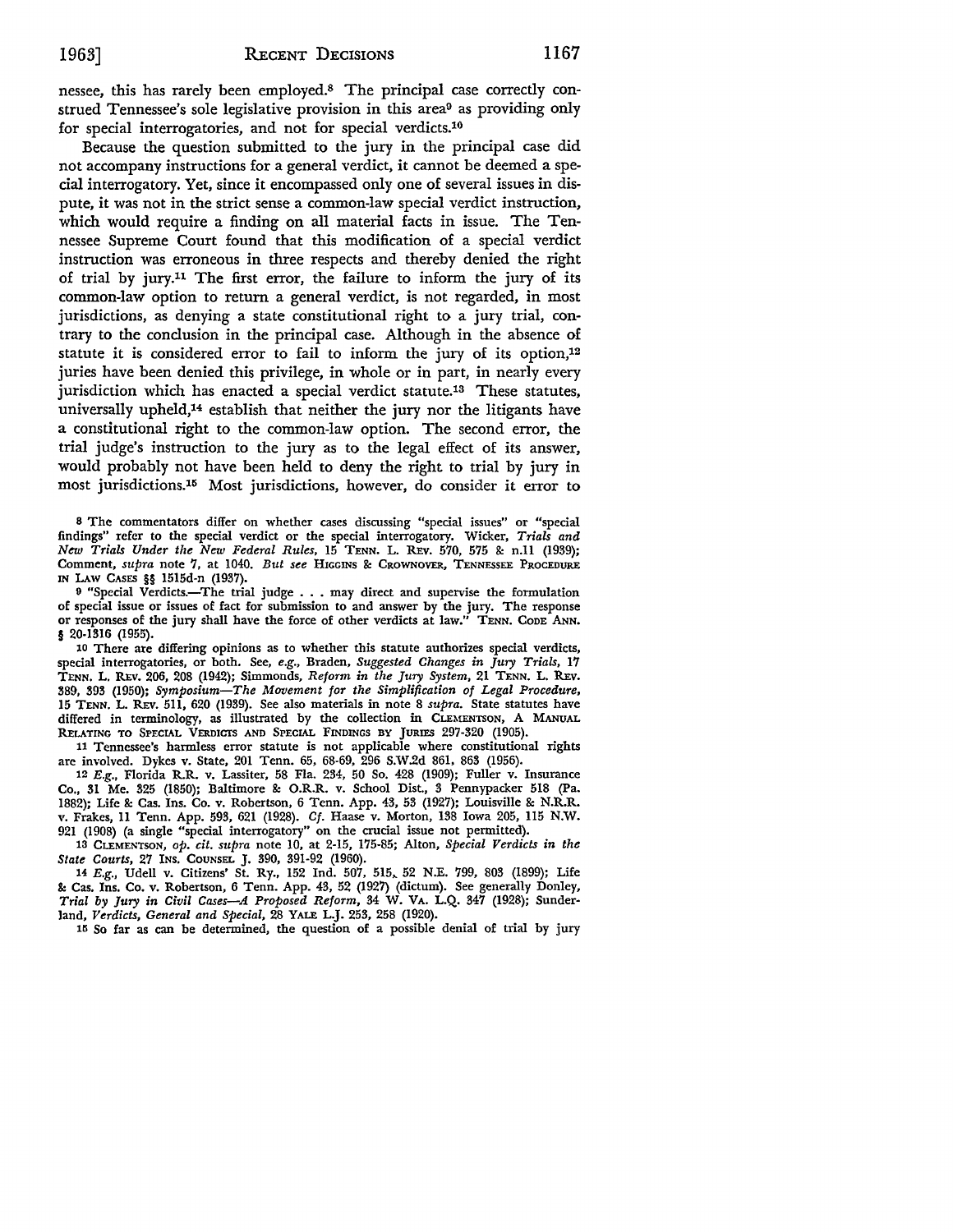inform the jury, expressly or impliedly, of the legal effects of its answers to special verdict questions.16 Although to so inform the jury would frustrate the fundamental philosophy of the special verdict, $17$  there is no denial of jury trial, for the jury would still have much less control over the final judgment than it does in rendering a general verdict, in which the jury not only knows the legal effect of its factual findings but also applies the law to these findings. The third finding of error was based on Tennessee's strict construction of the common-law rule that the jury must find every material fact at issue.18 This rule, when strictly construed, has been the principal obstacle to the use of the special verdict, as developed at common law and under some statutes. Some courts have gone so far as to hold that trial by jury is denied whenever any material facts, even if not disputed or conceded at the trial, were not recited by the jury in its special verdict.19 Others have stated flatly that a special verdict is defective unless it finds all facts put in issue by the pleadings.20 Previous decisions based on a similar inflexible construction of this rule explain in part the infrequent usage of the special verdict in Tennessee, as well as the absence of special verdict legislation.21

The Anglo-American institution of trial by jury is the product of a steady and constant development from the Conquest to the present day.22 While the federal government and most states have guaranteed the right to trial by jury through broad constitutional provisions,23 only those

resulting from the court's informing the jury of the legal effect of its answers to special verdict questions has rarely, if ever, been considered at the appellate level. *Cf.*  note 16 *infra.* 

<sup>16</sup>E.g., Thompson v. Robbins, 157 Tex. 463, 304 S.W.2d lll (1957); Gerrard v. La Crosse City Ry., ll3 Wis. 258, 89 N.W. 125 (1902); Ward v. Chicago, M. & St. P.R.R., 102 Wis. 215, 78 N.W. 442 (1899) (special verdict submitted with general verdict); *cf.*  Manufacturers Cas. Ins. Co. v. Roach, 25 F. Supp. 852 (D. Md. 1939) (not error where ordinary man would know legal result); Grieger v. Vega, 153 Tex. 498, 271 S.W.2d 85 (1954) (not error where obvious to juror of ordinary intelligence). See generally CLEM-ENTSON, *op. cit. supra* note 10, at 250-59; "Wicker, *Special Interrogatories to Juries in Civil Cases,* 35 YALE L.J. 296-303 (1926); 43 MINN. L. REv. 823 (1959).

17 See note 29 *infra.* 

18 The principal case relied on Memphis St. Ry. v. Newman, 108 Tenn. 666, 669, 69 s.w. 269 (1902).

19 E.g., Hodges v. Easton, 106 U.S. 408 (1882); United States Fid. & Guar. Co. v. Commercial Nat'l Bank, 55 F.2d 564, 567 (5th Cir. 1932); Standard Sewing Mach. Co. v. Royal Ins. Co., 201 Pa. 645, 51 Atl. 354 (1902). *Contra,* Life & Cas. Co. v. Robertson, 6 Tenn. App. 43, 55 (1927). See generally CLEMENTSON, *op. cit. supra* note 10, at 204.

20 E.g., Housworth v. Bloomhuff, 54 Ind. 487, 497 (1876); Cole v. Crawford, 69 Tex. 124, 126, 5 S.W. 646, 647 (1887); Hart v. West Side R.R., 86 Wis. 483, 489, 57 **N.W.** 91, 92 (1893). See generally CLEMENTSON, *op. cit. supra* note 10, at 204.

21 See generally Green, *A New Development in Jury Trial,* 13 A.B.A.J. 715, 716 (1927).

22 See generally HOLDSWORTH, *op. cit. supra* note 3, at 312; MANSCHIZISKER, TRIAL BY JURY (1922); THAYER, *op. cit. supra* note 2, at 130.

23 U.S. CoNST. amend. VII. State constitutions usually contain a general provision that "the right to trial by jury shall remain inviolate" or that "the right to trial by jury, as heretofore enjoyed, shall remain inviolate."  $E.g.,$  TENN. Consr. art. I, § 6. See a collection of the various constitutional provisions in 2 THOMPSON, TRIALS § 2226 (2d ed. 1912).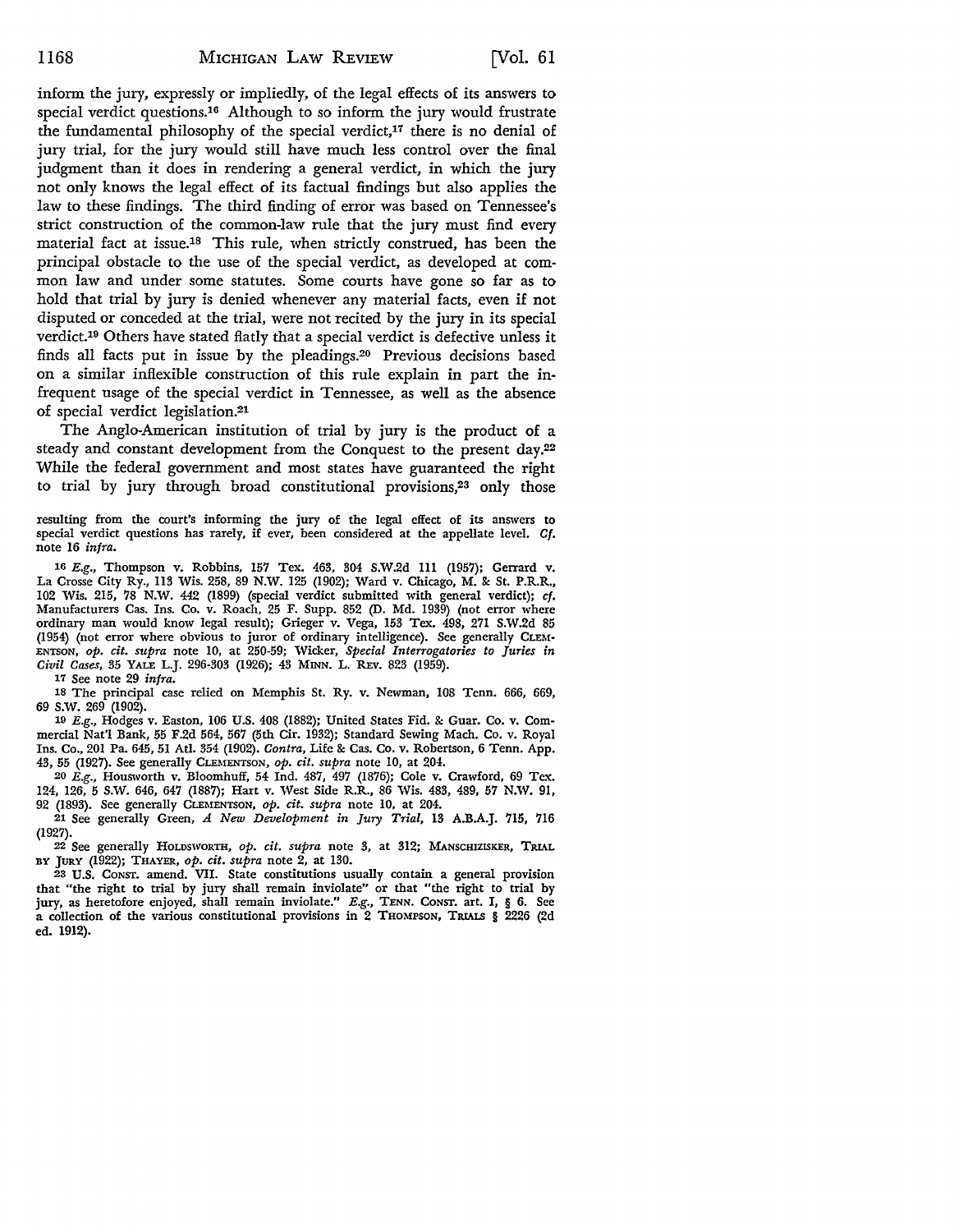incidents which are regarded as fundamental and inherent in the jury trial system must remain inviolate and beyond reform. Courts and legislatures have thus devised numerous checks on the jury to make the system more effective; among them are the demurrer, special case and reserved point, directed verdict, compulsory nonsuit, and judgment notwithstanding the verdict. These improvements have been held constitutional as not impairing the fundamentals of trial by jury.24

It is doubtful that the requirement that all facts put in issue be recited by the special verdict can be justified as protecting the right to trial by jury. It is basic to the right to jury trial that the judge not decide any material fact. However, a judge does not decide a fact if it is immaterial to, and can have no effect upon, the eventual judgment. This conclusion is supported by decisions in many states holding that the failure of the jury to answer questions of fact made immaterial by the facts previously found does not deny the right to trial by jury.25 Several jurisdictions have held that the failure of the jury to respond to material questions is to be regarded merely as a failure of one of the litigants to sustain the burden of proof.26 These decisions, however, are distinguishable from those in which the judge has failed to submit special verdict questions covering all the facts in issue.

The federal government and several states have eliminated the controversy that often arose concerning the number and form of questions submitted by providing that absence of timely objection is to be construed as a waiver of trial by jury as to any issue not submitted.27 However, in the absence of waiver provisions, the enigma of whether the failure to submit questions covering all the material facts denies trial by jury still resolves itself into the problem of whether the jury has found all the material facts. Therefore, the decisions upholding special verdicts where the jury had not answered questions of fact that were in issue but not material to the actual decision<sup>28</sup> must imply that facts that in no way affect the judgment need not be found by the jury, whether submitted to them or not. In many jurisdictions, then, there is no constitutional

24 See generally Scott, *Trial by Jury and the Reform of Civil Procedure,* 31 HARv. L. REv. 669, 671 (1918). *Cf.* Walker v. Southern Pac. R.R., 165 U.S. 593, 596 (1897).

26 *E.g.,* White v. Bailey, 14 Conn. 270, 276 (1841); Bower v. Bower, 146 Ind. 393, 45 N.E. 495 (1896); Oregon Home Builders v. Montgomery Inv. Co., 94 Ore. 349, 184 Pac. 487 (1919) (dictum); *cf.* Hager v. Hager, 17 Tenn. App. 143, 66 S.W.2d 250 (1933). 26 CLEMENTSON, *op. cit. supra* note IO, at 91-108.

27 See, *e.g.,* FED. R. CIV. P. 49(a); WIS. STAT. § 270.28 (1957).

28 See note 25 *supra; cf.* Fox v. Masons' Fraternal Acc. Ass'n, 96 Wis. 390, 71 N.W. 363 (1897); Chopcn v. Paper Co., 83 Wis. 192, 199, 53 N.W. 452, 454 (1892). In Hosie v. Chicago &: N.W.R.R., 282 F.2d 639 (7th Cir. 1960), the Northern District of Illinois Civil Rule 21, which provides for separate trials of liability and damages, was upheld. See generally Weinstein, *Routine Bifurcation of Negligence Trials: An Example of the Questionable Use of Rule Making Power,* 14 VAND. L. REv. 831 (1961); 74 HARV. L. REv. 781 (1961); 49 ILL. B.J. 424 (1961); 46 IowA L. REv. 815 (1961). This procedure is to be distinguished from that of the principal case where there was a full trial on all issues but only submission of one of the issues pertaining to liability.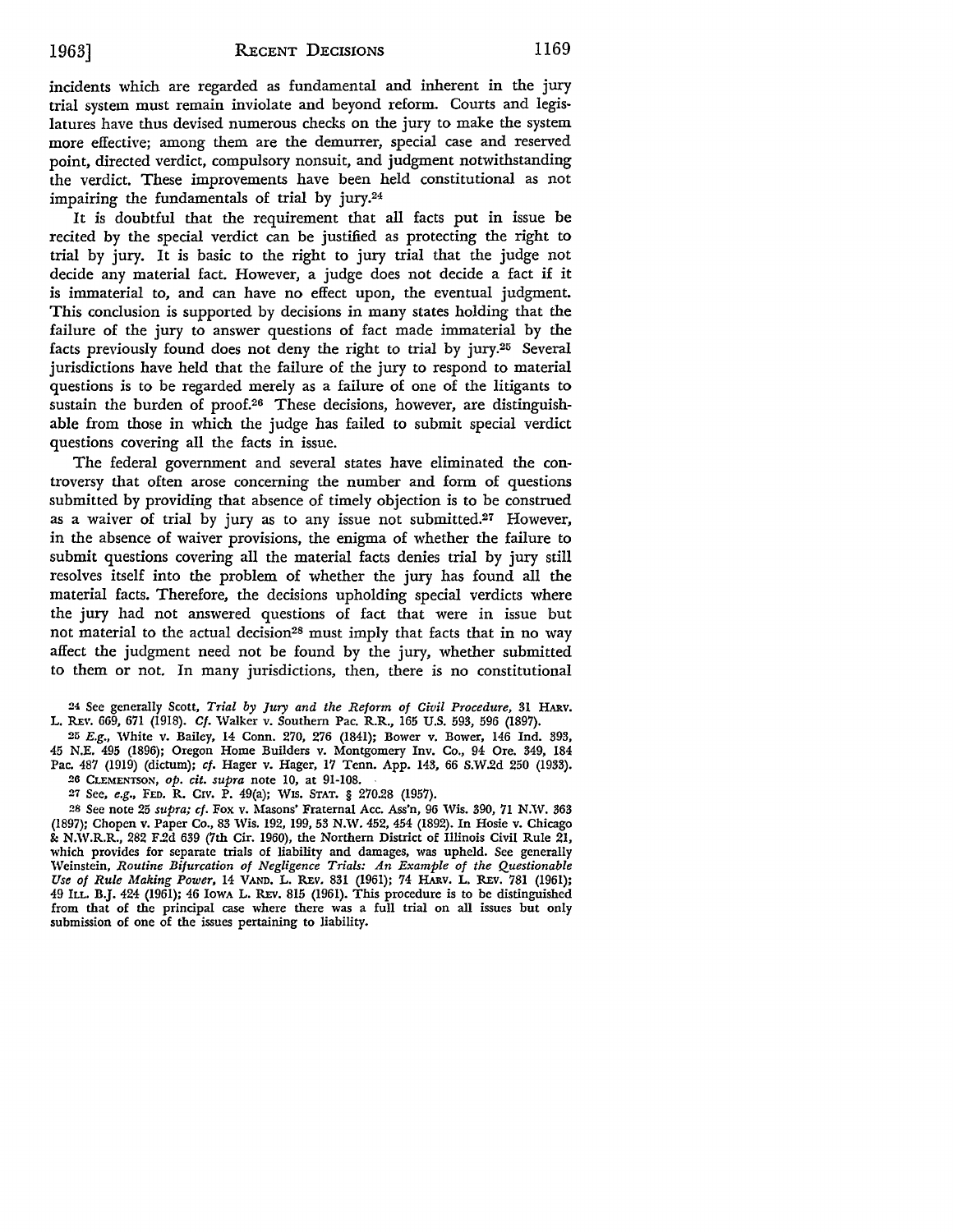restriction that would prohibit liberalizing the common-law rule requiring all material facts raised by the pleadings and evidence to be recited in the special verdict.

The constitutionality of a modification of the special verdict instruction resulting in the submission of special verdict questions that can produce a judgment only if decided one way necessarily hinges on each jurisdiction's interpretation of the rule requiring that all material facts in issue be found by the jury. It is probable that in many jurisdictions the questions submitted will be deemed sufficient if they result in a finding of all the facts material to the judgment rendered, even though other facts might have been material had the judgment favored the other party. Even if constitutionally valid, a special verdict practice involving the submission of less than all the material facts necessary for a judgment for either party would be of questionable value. One of the advantages of a special verdict is that an error in the application of the law by the trial court can be corrected on appeal without a complete new trial. This advantage is severely compromised where the judge is allowed, in applying the law in a given case, to select only those factual questions for submission to the jury that are material to a judgment favoring one of the litigants. The submission of less than all the material facts in issue would tend to defeat another advantage of the special verdict, due to the increased opportunity for the prejudice and sentiment of the jury to influence its findings of fact. The effect of the jury's prejudices would inevitably be increased by informing it that the reduced number of questions can only be decisive in favor of one party. Even in the absence of deliberate prejudice, the jury's impartiality would be affected by its awareness that certain answers would necessitate a second set of questions and instructions.29 In addition, the time spent in preparation of special verdict questions could not be reduced, for all questions normally required for a complete special verdict would have to be prepared in advance to prevent delay in the event the jury's answer necessitated the submission of further issues. From the broader viewpoint of improved trial procedure, the effort devoted to this procedural reform might better be spent perfecting the conventional special verdict procedure applicable to all civil litigation. In a carefully planned special verdict practice the questions need not be numerous or confusing to the jury.30 The sole advantage gained from this modified

29 On the merits of restricting the jury to consideration of the facts, see Skidmore v. Baltimore &: O.R.R., 167 F.2d 54 (2d Cir. 1948). Others disagree, advancing the theory that the function of the jury is to mitigate the harshness of inflexible rules of law with common sense, applying justice according to the standards of the community. Spar£ &: Hanson v. United States, 156 U.S. 151 (1894) (dissenting opinion). See generally FRANK, COURTS ON TRIAL 129-32 (1949); Sunderland, *supra* note 14; 43 MINN. L. REv. 823 (1959); *cf.* Kalven, *The Jury, the Law, and the Personal Injury Damage Award,* 19 OHIO ST. L.J. 158 (1958).

30 See generally McCormick, *Jury Verdicts Upon Special Questions in Civil Cases,*  in 8 JUDICIAL AoMINISI'RATION MONOGRAPHS 3 (1941); Dooley, *The Use of Special Issues Under the New State and Federal Rules,* 20 TEXAS L. REv. 32 (1941); Green, *supra* note 21; Sunderland, *supra* note 14, at 263.